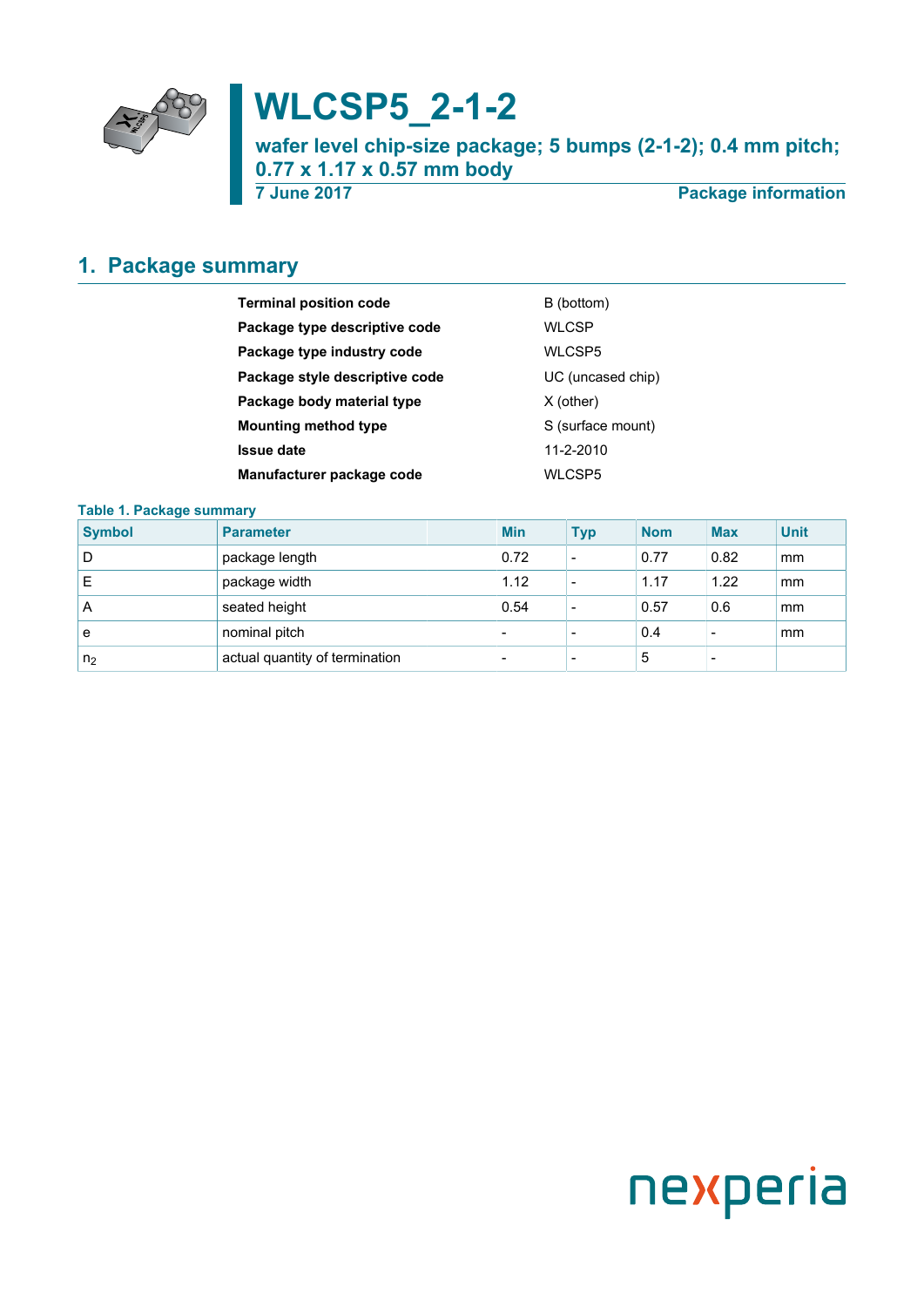**wafer level chip-size package; 5 bumps (2-1-2); 0.4 mm pitch; 0.77 x 1.17 x 0.57 mm body**

#### <span id="page-1-0"></span>**2. Package outline**

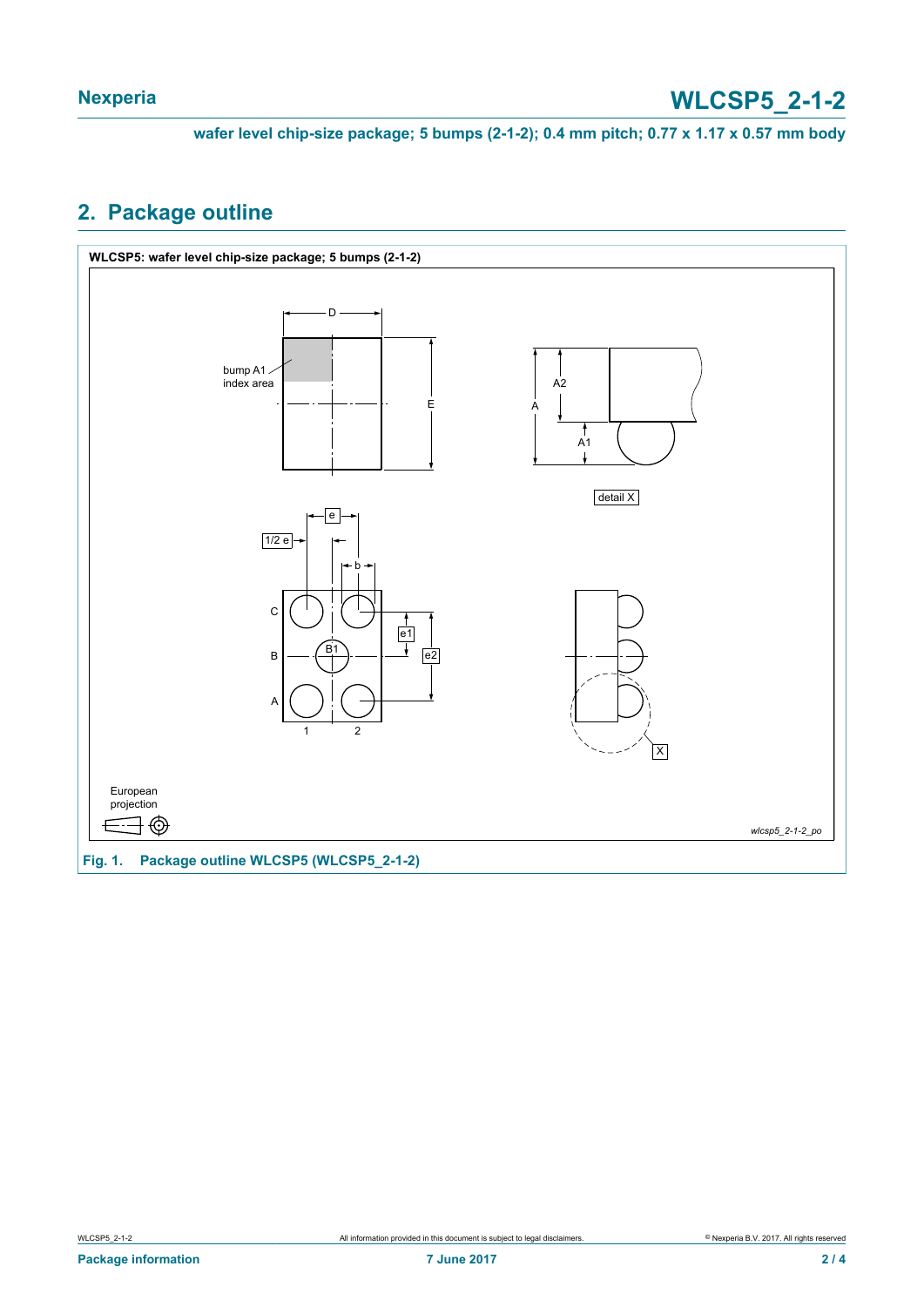## **Nexperia WLCSP5\_2-1-2**

**wafer level chip-size package; 5 bumps (2-1-2); 0.4 mm pitch; 0.77 x 1.17 x 0.57 mm body**

#### <span id="page-2-0"></span>**3. Legal information**

#### **Disclaimers**

**Limited warranty and liability** — Information in this document is believed to be accurate and reliable. However, Nexperia does not give any representations or warranties, expressed or implied, as to the accuracy or completeness of such information and shall have no liability for the consequences of use of such information. Nexperia takes no responsibility for the content in this document if provided by an information source outside of Nexperia.

In no event shall Nexperia be liable for any indirect, incidental, punitive, special or consequential damages (including - without limitation - lost profits, lost savings, business interruption, costs related to the removal or replacement of any products or rework charges) whether or not such damages are based on tort (including negligence), warranty, breach of contract or any other legal theory.

Notwithstanding any damages that customer might incur for any reason whatsoever, Nexperia' aggregate and cumulative liability towards customer for the products described herein shall be limited in accordance with the *Terms and conditions of commercial sale* of Nexperia.

**Right to make changes** — Nexperia reserves the right to make changes to information published in this document, including without limitation specifications and product descriptions, at any time and without notice. This document supersedes and replaces all information supplied prior to the publication hereof.